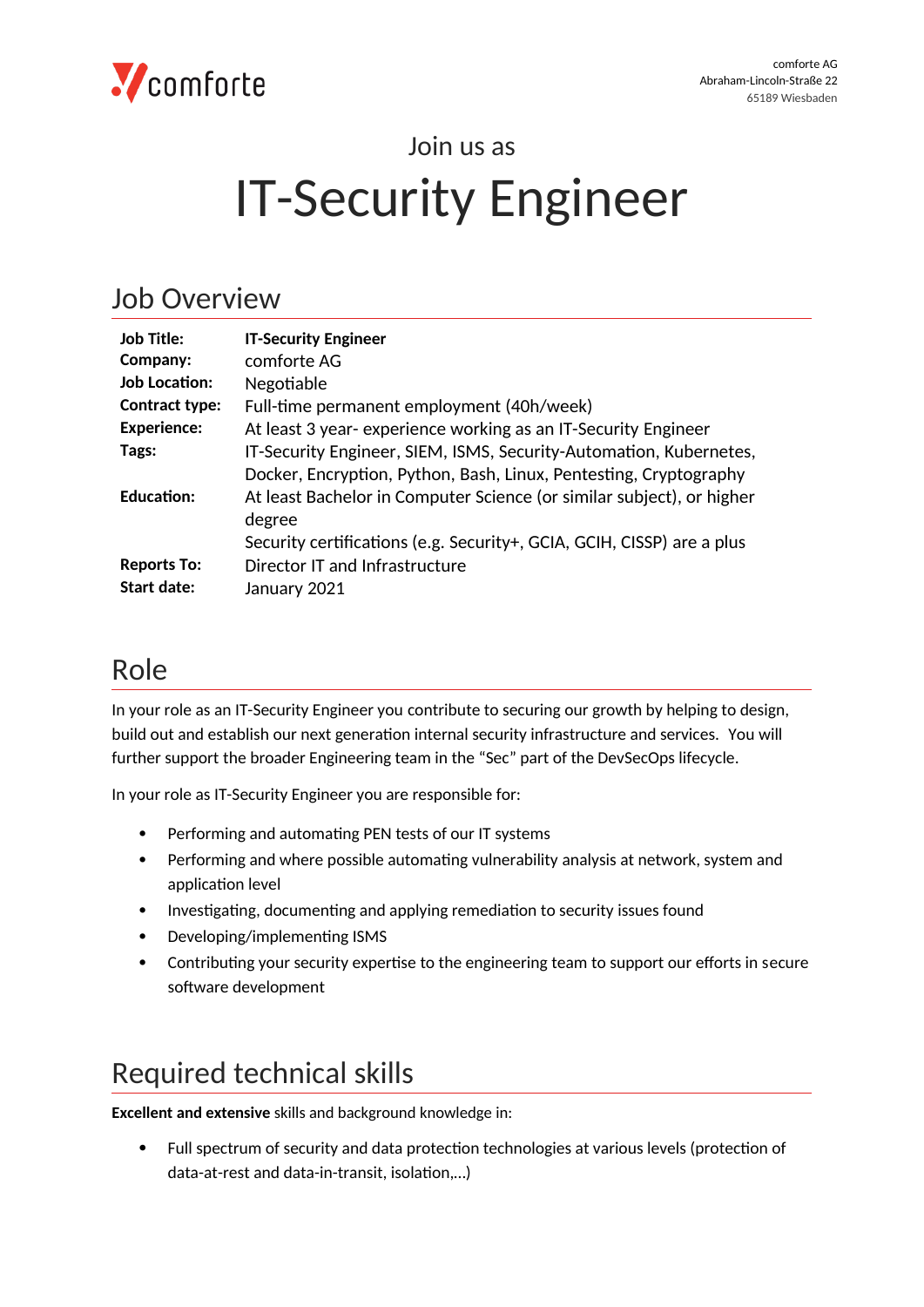

- Practical experience with performing penetration tests, vulnerability scanning, program analysis and IT forensics
- Operating systems: Low level Linux, Unix, Windows, additional OS's are a plus
- Scripting languages (Python, Bash, etc)
- Knowledge of secure software development principles
- Knowledge of and practical experience with common security challenges in operating systems, web-technologies and programming languages like C/C++
- Cloud(-native) technologies and how to best secure them (e.g. Kubernetes, Docker, etc)

## Required Domain Knowledge

Broad skills and good background knowledge in:

- Key areas of the general cyber-security domain including
	- o Access Control
	- o Network Security
	- o Software Development Security
	- o Cryptography
	- o Security Architecture and Design
	- o Operations Security
- Security in Cloud-(native) environments (as far as possible in the evolution of cloud-native)

Additional domain knowledge in IT security related topics, esp. around regulations and compliance (e.g. (e.g. ISO27001) is a plus.

## Professional Traits and Aptitudes

Aligned with comforte's core values of being Humble, Ambitious, Smart and Humane (HASH) which includes:

- Fast comprehension and continuous willingness to learn to keep up with technology changes
- Openness for new technologies and steady progress
- Self-starter, who can work independently with minimal supervision
- Ability to prioritize multiple tasks in order to achieve the required goals
- Friendly, patient, helpful and team-oriented way of working

#### Communication

- **English:** Fluent/Professional working proficiency in oral and written communication
- Additional languages are a plus